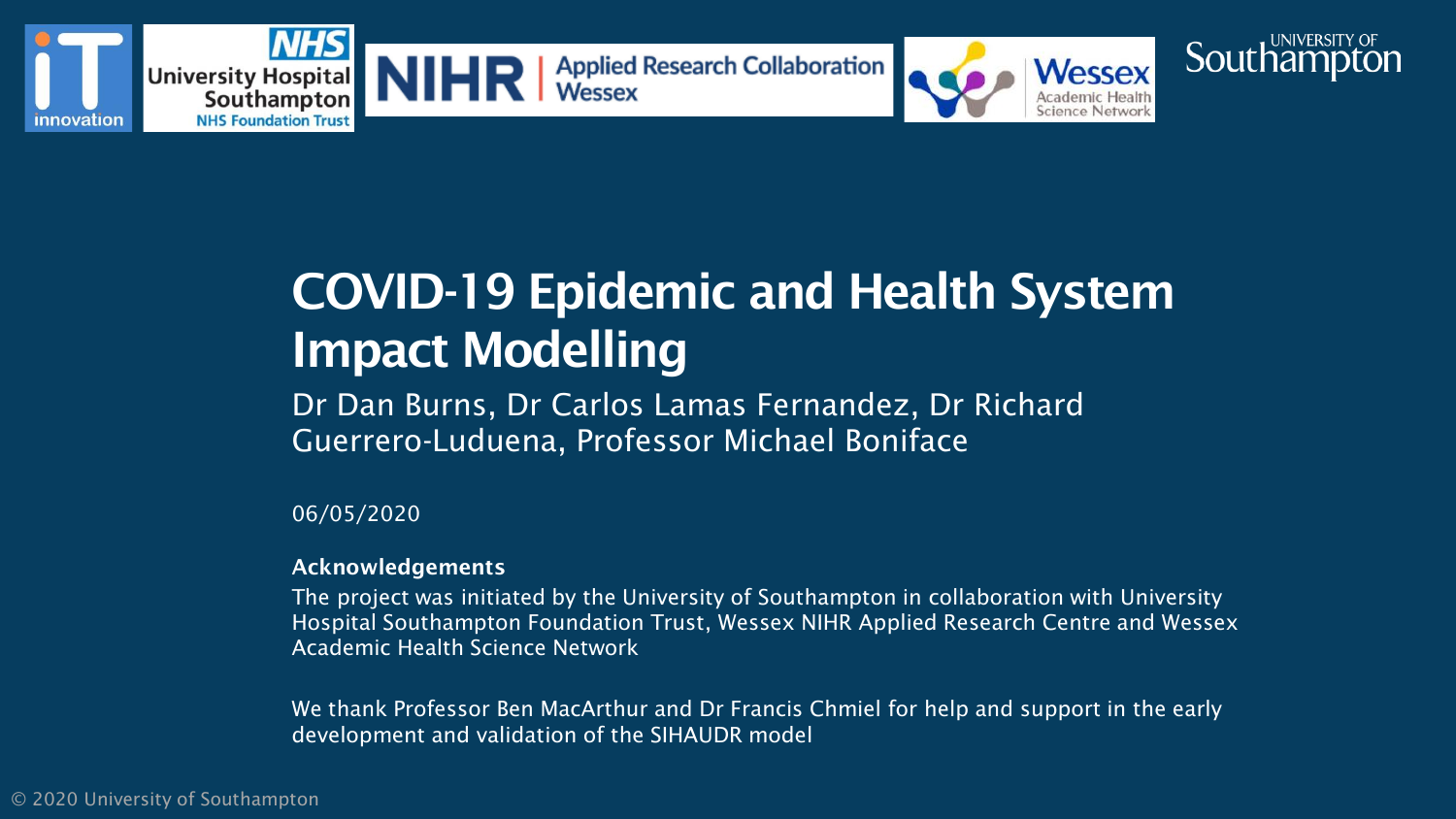

### **Outline**

- Introduction
	- Motivation
	- Problem Statement
- Historical Model Development
	- Use of Penn-CHIME
	- SIHAUDR model
- Stochastic SIHAUDR model with sub-networks
	- Network allocation
	- Transmission model
- Future Directions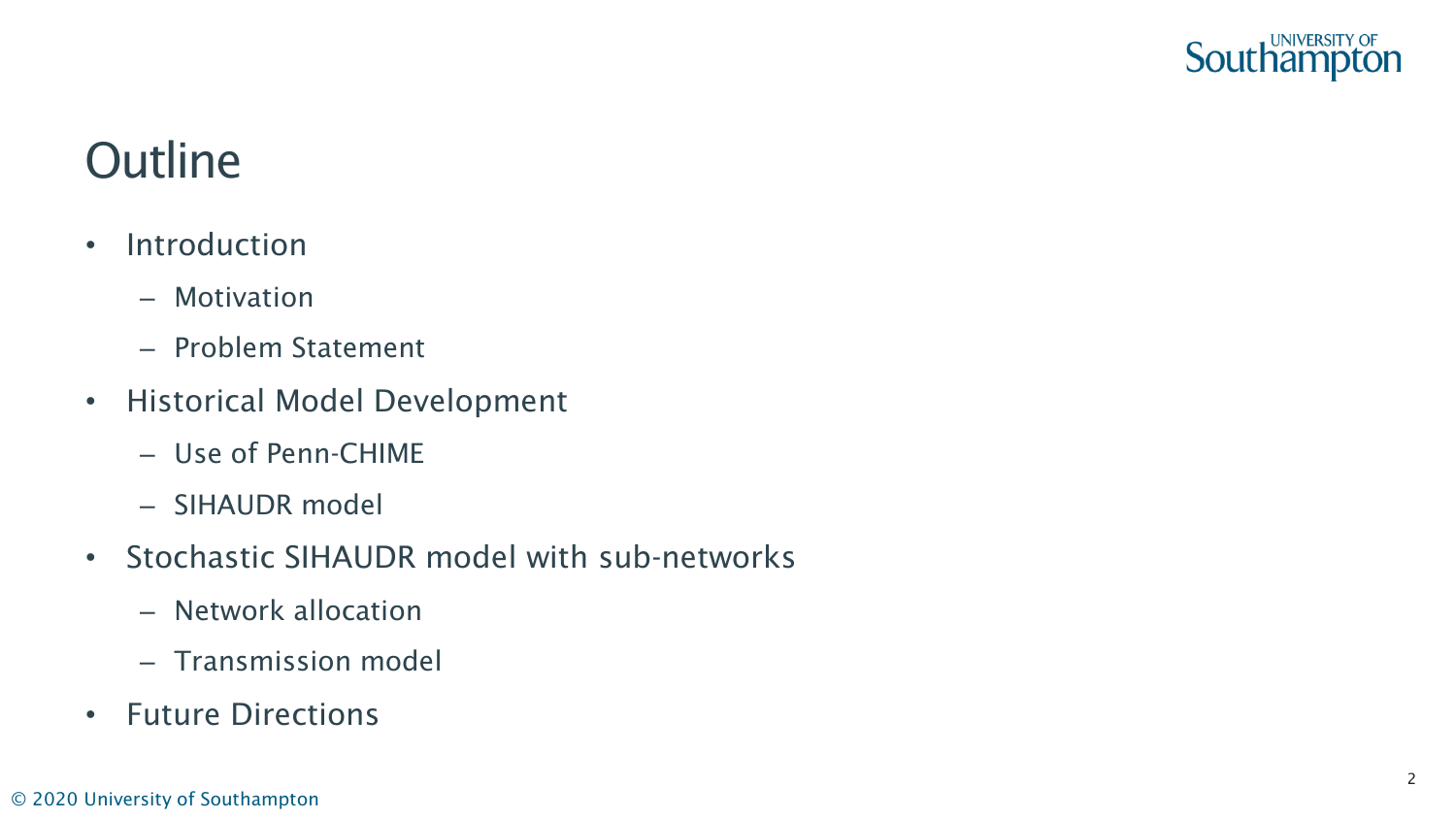

## **Introduction**

**Motivation** 

- COVID-19 has caused more than 250,000 deaths worldwide, with many more hospitalizations
- Expectation was that NHS hospitals across the UK would be overloaded due to exponential spread of COVID-19
- Several critical issues with regards to planning:
	- No estimates of general COVID-19 demand for individual hospitals
	- No way of estimating effect of social distancing policies
	- No estimates of ICU usage or ventilator usage
- In the case of hospitals being overloaded: field hospitals would have needed to have been set up, and extra staff needed
- Though COVID-19 is currently in decline in UK, there are fears of subsequent waves of infections

© 2020 University of Southampton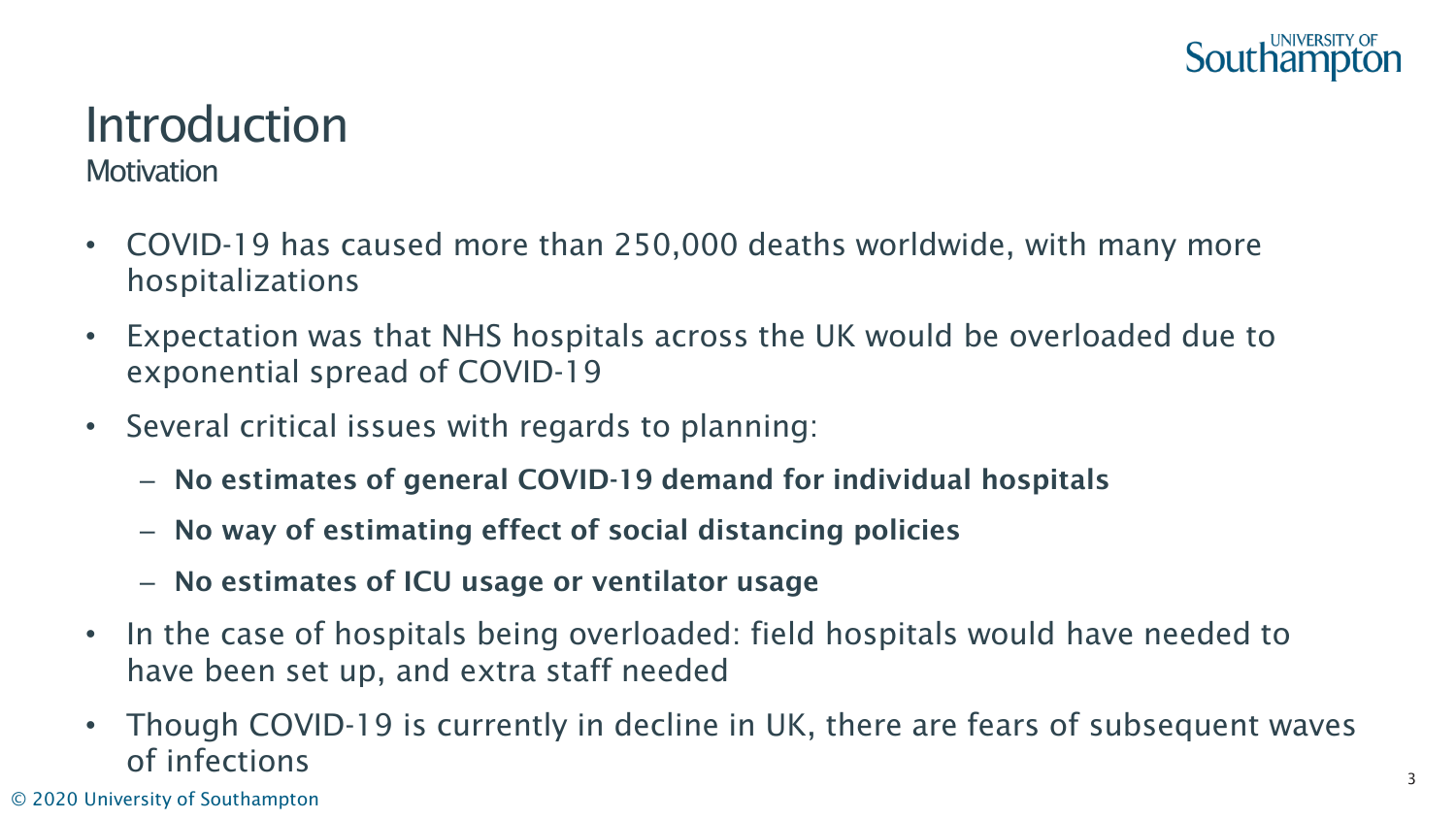

### **Introduction** Problem Statement

- Aim to assess demand for a specific hospital's resources from COVID-19:
	- General ward beds (non-ICU),
	- ICU beds,
	- Deaths (for mortuary)
- Resources broken down by age group also desired
- Require a model to predict hospitalization time-series with following requirements:
	- It must reflect the transmission dynamics of the disease
	- It must take into account observed hospital data: from length of stay data to observed hospitalization time series

#### Remarks:

- Many classical epidemic models (SIR, SEIR etc) do not explicitly include hospital pathways, instead (often poorly) deriving hospitalization time series from infection curves
- Hospitalization length of stay distributions are observably non-exponential
- There is no solid knowledge of when first UK case was, given the existence of mild COVID-19 cases
- Number of cases cannot be used reliably to assess infection rates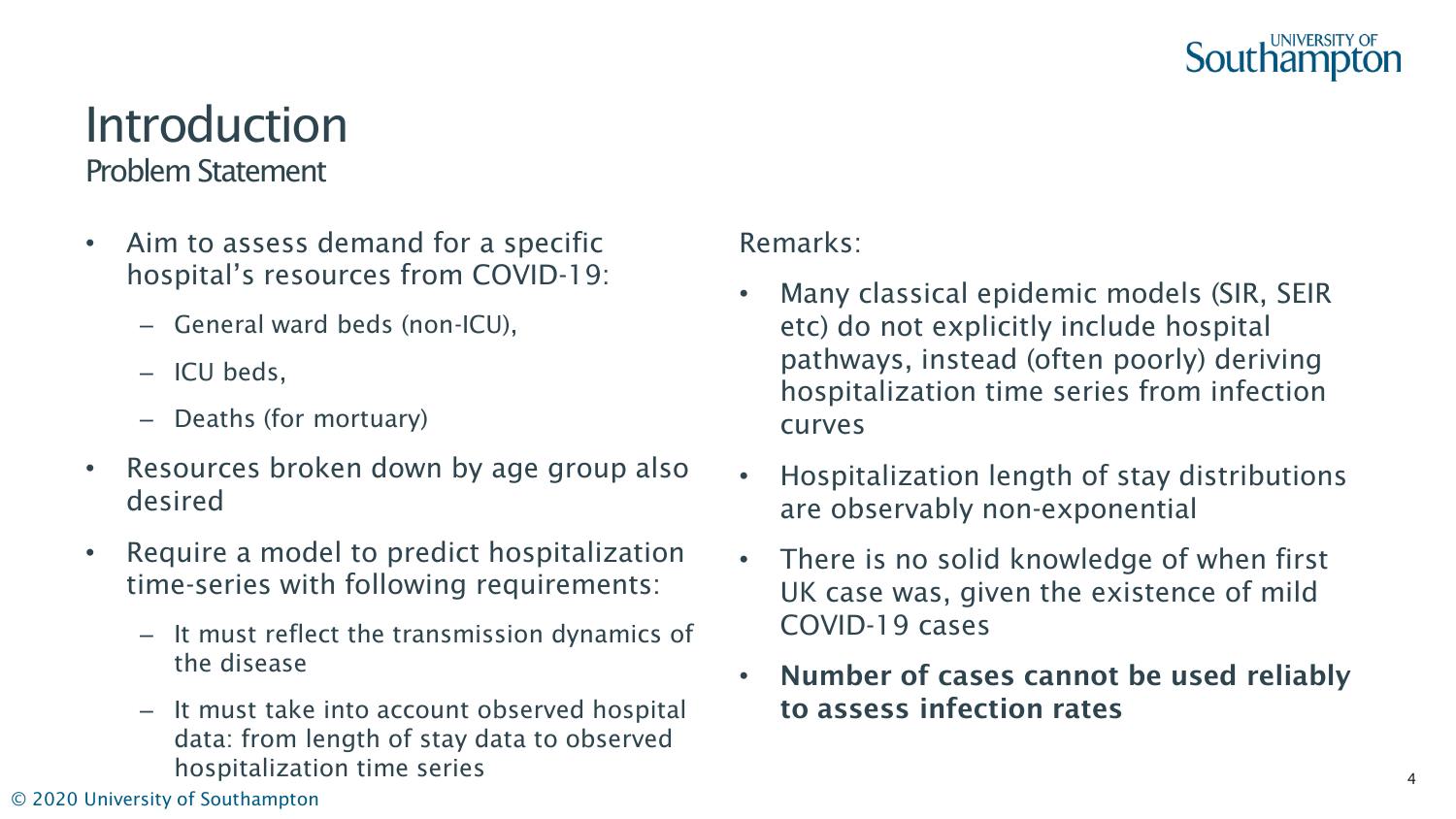

## The Penn-CHIME model

https://penn [-chime.phl.io/](https://penn-chime.phl.io/)

- Penn -CHIME is a modification of a deterministic SIR model
- Hospitalisation time -series are constructed directly by re -scaling and shifting infection curve
- Also includes one social distancing parameter at a specific case, changing the rate of transmission
- Used in early stages to produce forecasts

#### **Admitted Patients (Census)**

Projected census of COVID-19 patients, accounting for arrivals and discharges.



A Hospitalized Census A ICU Census A Ventilated Census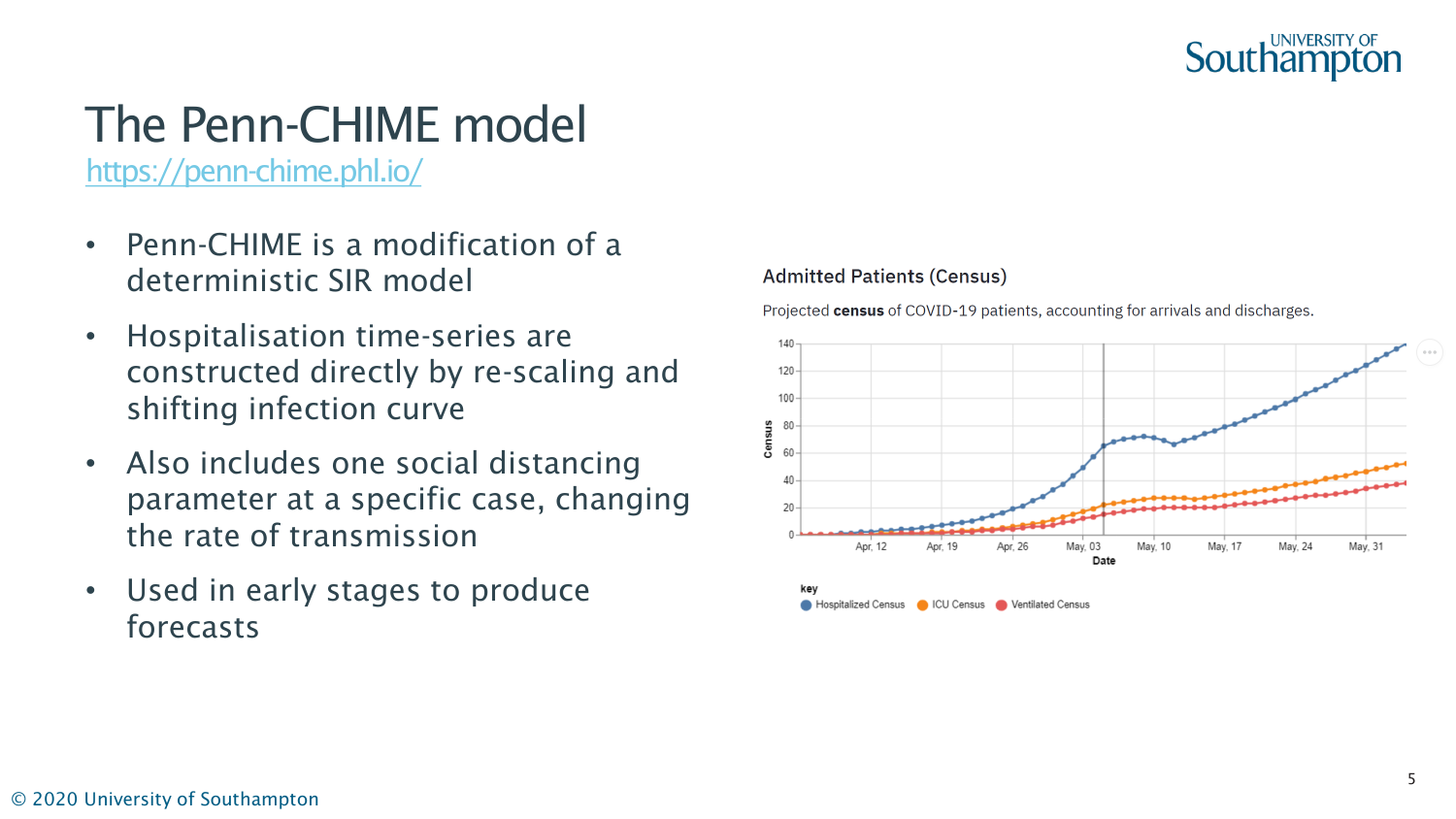

## The Penn-CHIME model

<https://penn-chime.phl.io/>

Several issues:

- Simple re-scaling and shifting of the curve not reflective of the dynamics
- Computed the  $\beta$  parameter for SIR model via a "doubling time", doesn't hold outside the exponential growth phase
- Can only model one social distancing policy implemented at one date
- Couldn't fit the model or integrate the software easily with systems
- After some days working with the tool, we dropped the model and looked to developing own software and models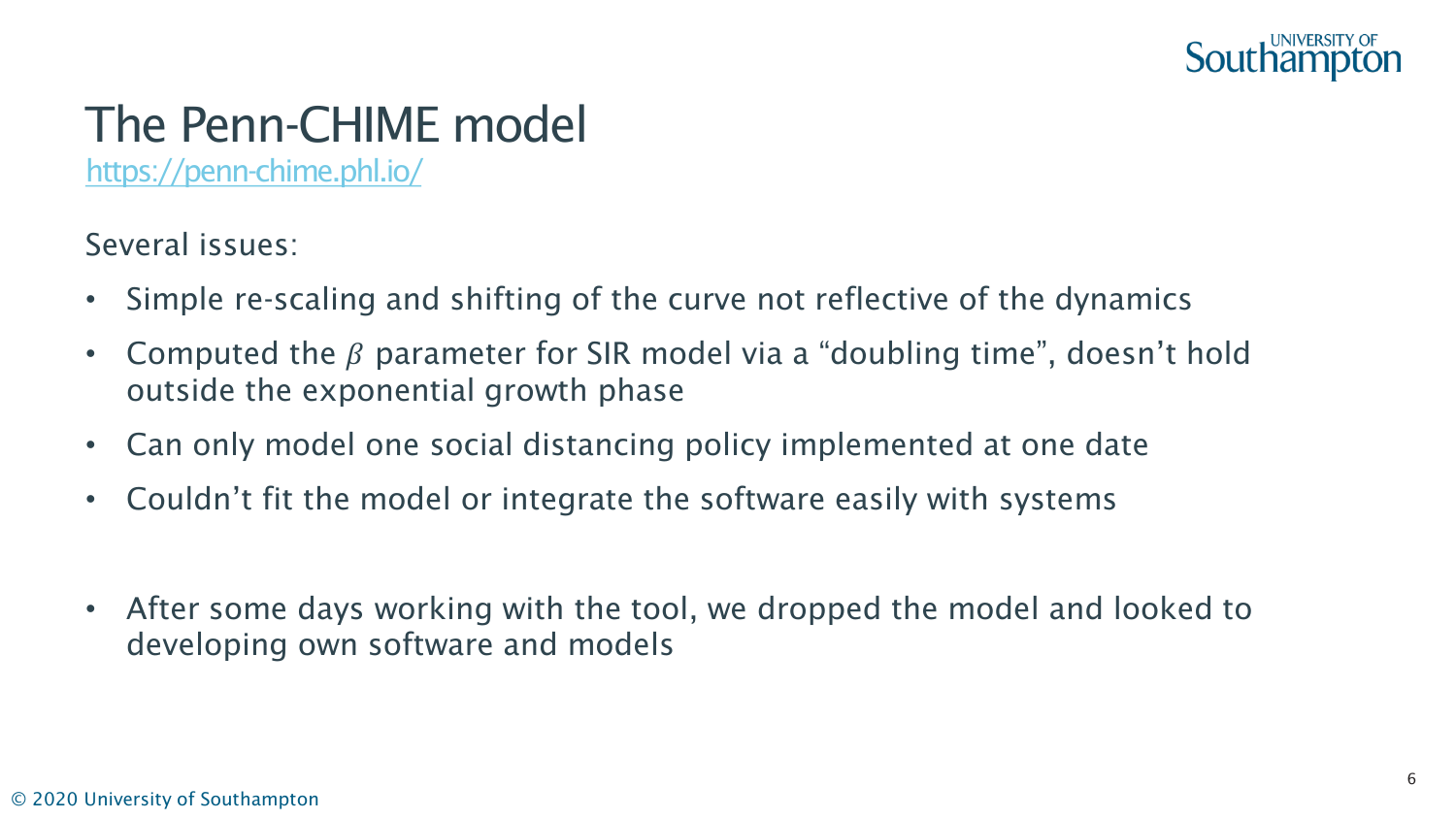

High -level description

- There was a need to expand SIR to include more states to:
	- Length of stay
	- Reflect hospital pathways correctly
	- Include deaths
- Result is the SIHAUDR<br>(Susceptible-Infected-Hospitalised-After-ICU-IC**U-D**ead-Recovered) model
- The model is a deterministic, discrete time model, taken in time steps of  $\Delta t = 1$  day

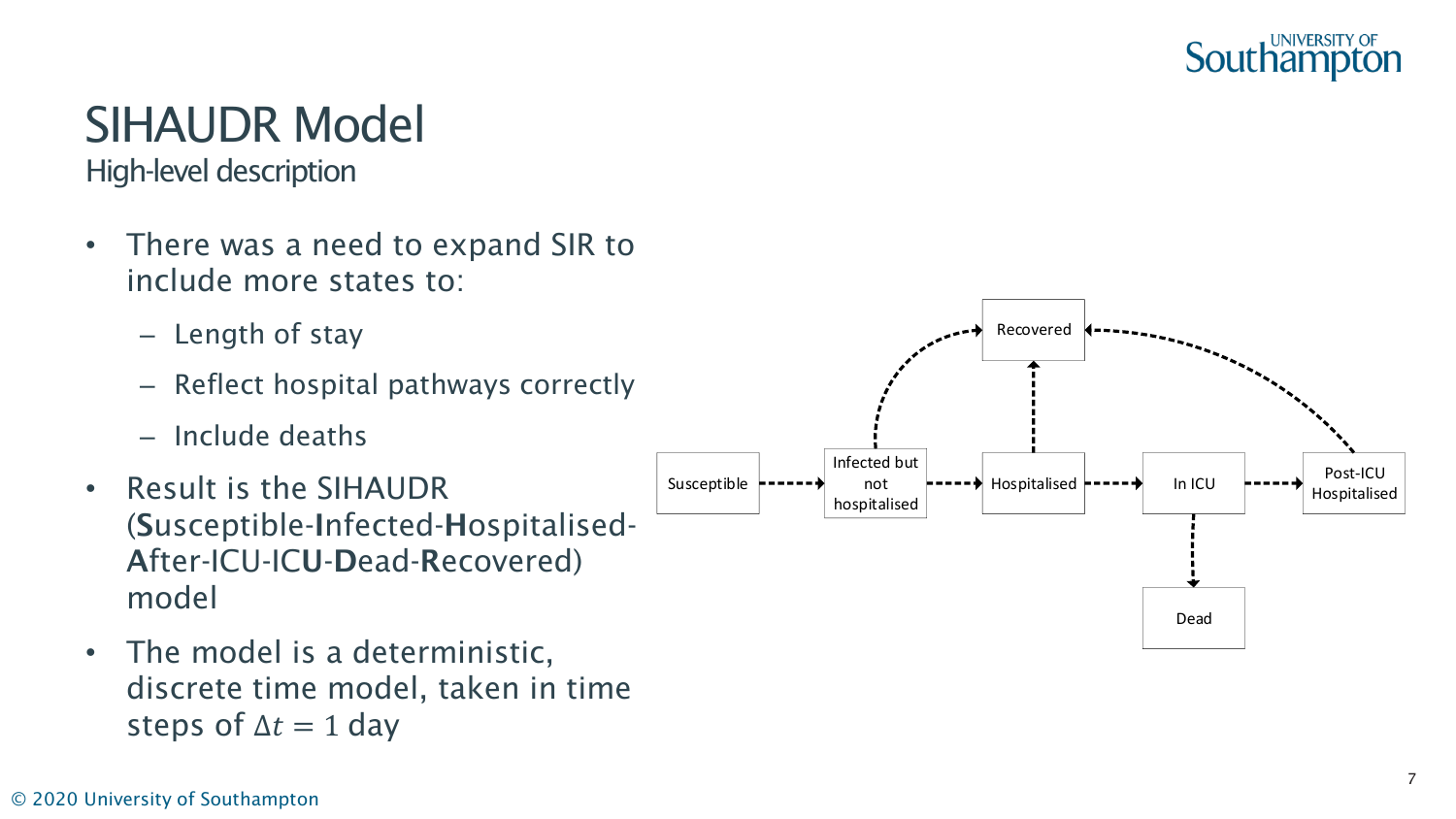

Deterministic discrete-time equations

 $\Delta S = \beta(t)$ SI  $\overline{N}$  $\Delta I =$  $\beta(t)$ SI  $\overline{N}$  $-(1-p_{IH})\gamma_{IR}$  I  $-p_{IH}\gamma_{IH}$  I  $\Delta H = p_{IH} \gamma_{IH} I - (1 - p_{HU}) \gamma_{HR} H - p_{HU} \gamma_{HU} H$  $\Delta U = p_{HU}\gamma_{HU} H - (1 - p_{UD})\gamma_{UA} U - p_{UD}\gamma_{UD} U$  $\Delta A = (1 - p_{UD}) \gamma_{UA} U - \gamma_{AR} A$  $\Delta D = p_{UD} \gamma_{UD} U$  $\Delta R = (1 - p_{IH}) \gamma_{IR} I + (1 - p_{HU}) \gamma_{HR} H + \gamma_{AR} A$ 

- $S =$  susceptible
- $I =$  infected but not hospitalised
- $H =$  hospitalised
- $U = \ln |C|$
- $A =$  After-ICU hospitalised
- $D =$  dead
- $R =$  recovered
- $v_{AB}$  = reciprocal of average time it takes to go from state A to state B
- $p_{AB}$  = proportion of population going from state A to state B
- $\beta(t)$  = contact parameter piecewise constant function of time according to government interventions
- There are 7 gamma parameters and 3 proportion parameters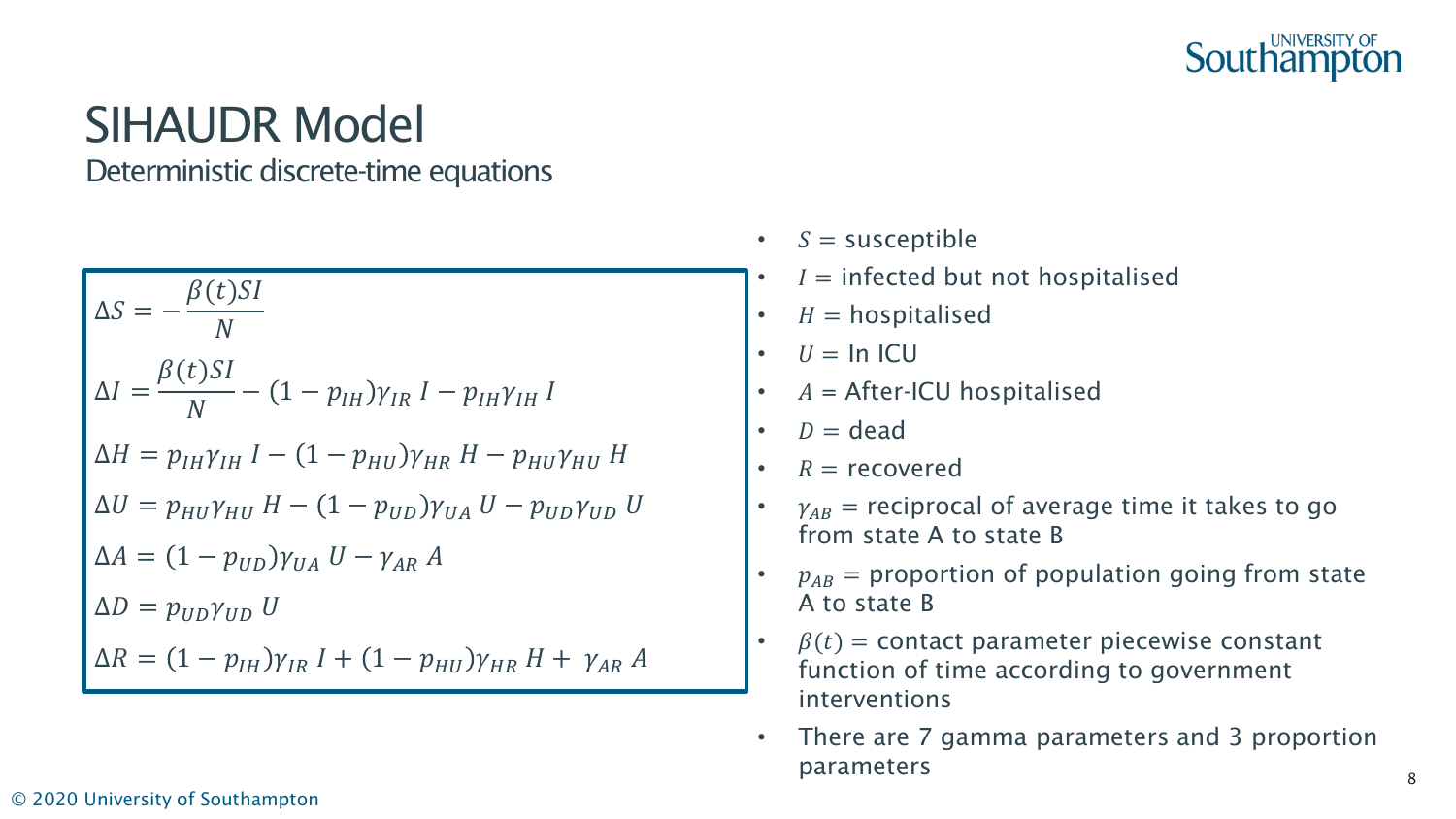

Implementation & use case

- Implemented using Python 3
- Parameters are human-parseable:
	- Using average time-in-state for gamma parameters
	- R0 to determine contact parameters
	- Proportion of population susceptible to hospitalisation, ICU usage and death
- Use SIHAUDR to simulate at *region level* and extract specific hospitalisations for given hospital

Prominent parameters are:

- RO: the basic reproduction number before social distancing policies enacted
- Social distancing: list of dates of government interventions and proportion reduction in R0 enacted at that date.
- We assume a time lag between government announcement and public adoption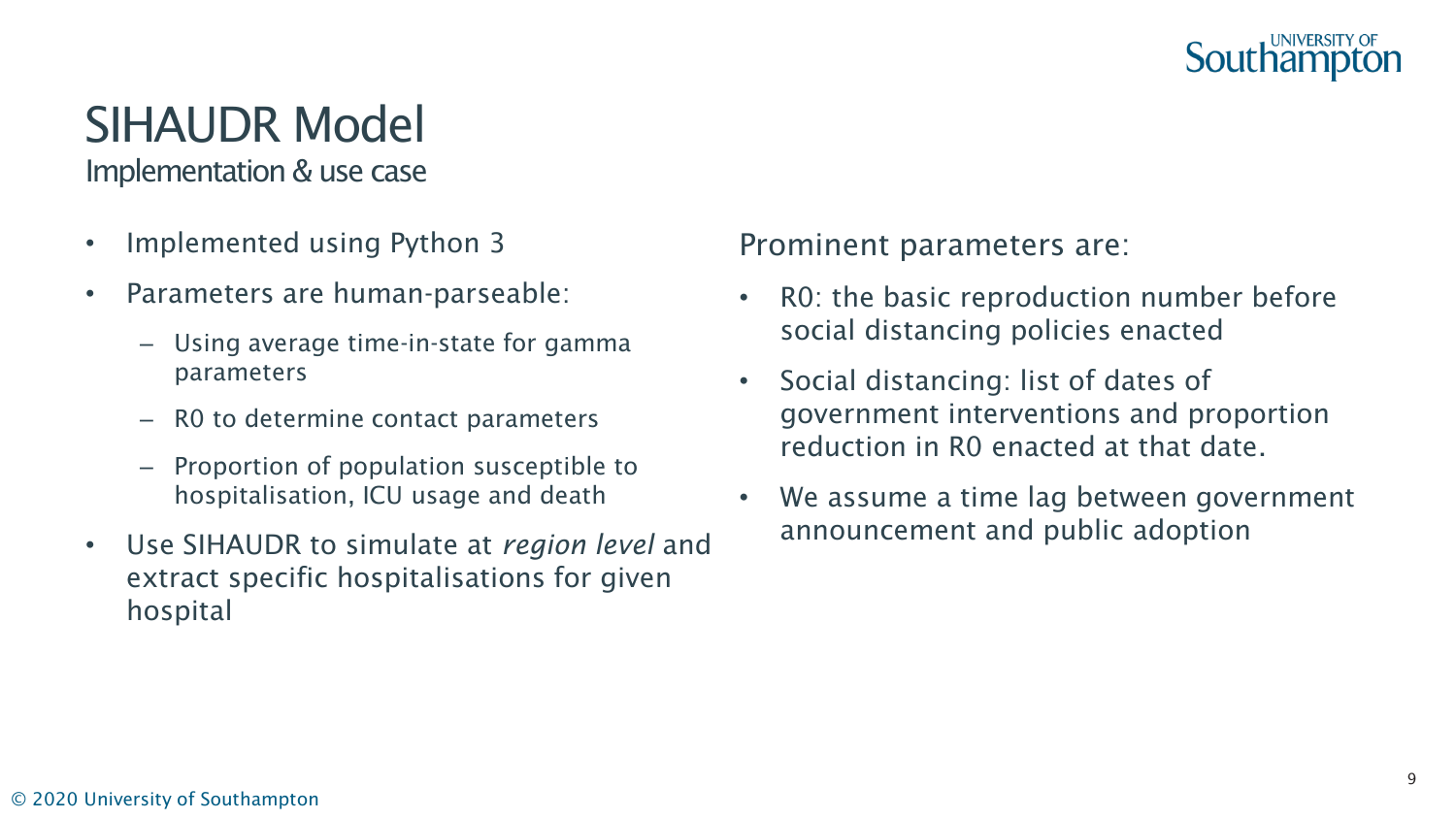

- Suppose we are interested in evaluating the effect of a new social distancing policy that was enacted 27/04/2020 to examine the effect of either:
	- Natural reduction in social distancing due to behavioural fatigue
	- Stricter (or reduced) enforcement of current social distancing measures
- This must be conducted *in addition* to already existing policies
- To evaluate this, we must:
	- Fit the hospitalisations curve, not case numbers, to previous data
	- Correctly implement past social distancing factors
	- Vary the social distancing factor for the policy at 27/04/2020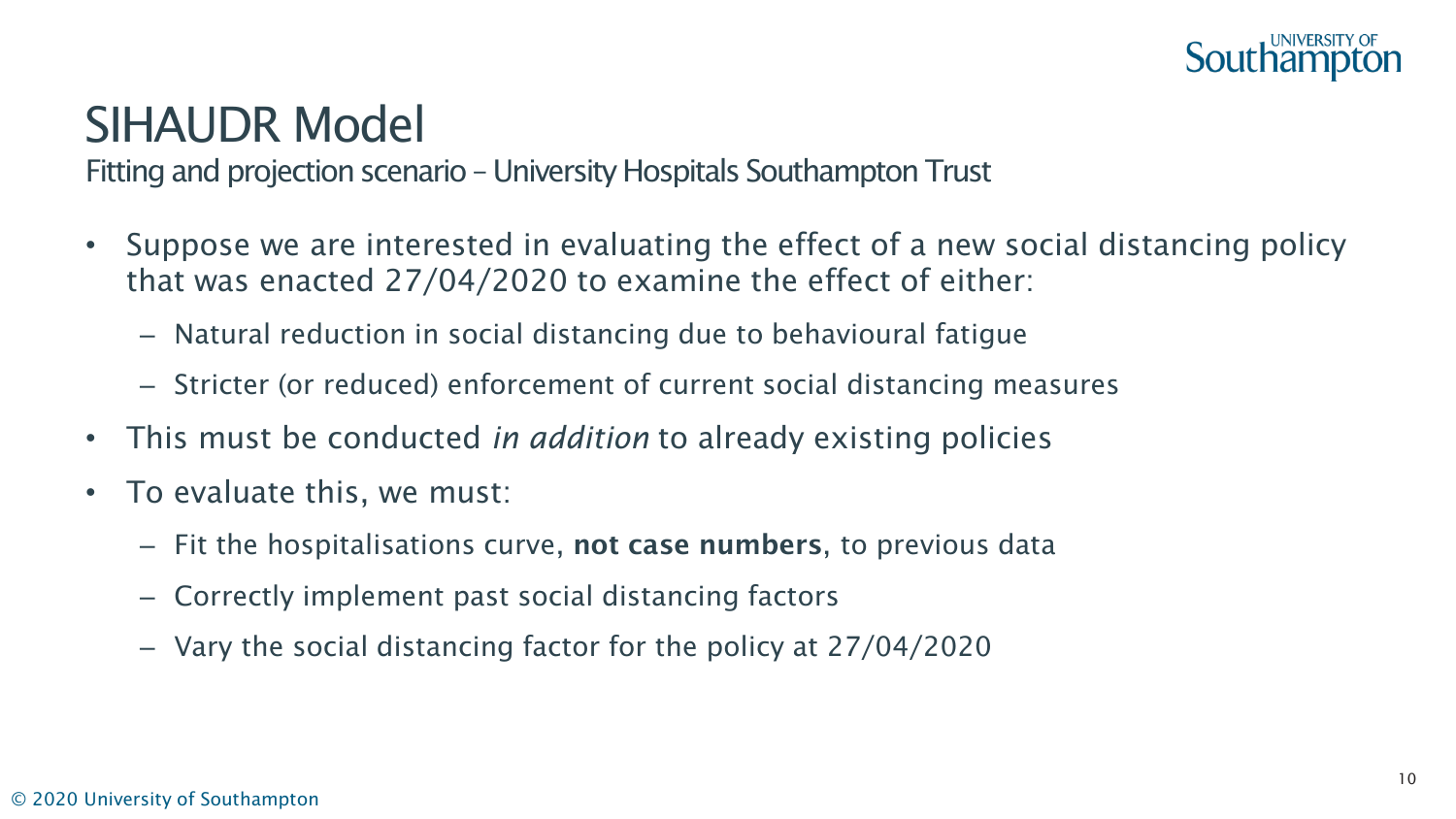

- Fitting the infections curve directly is ill-advised for a few reasons:
	- Testing rates are an unknown function of time; multiple sources of uncertainty:
		- Availability of tests varies with time
		- Social dynamics: though who develop symptoms may not necessarily test
	- Self-isolation of mild cases are unrecorded
	- In short, signal-to-noise ratio is very low
- Hospitalisations, ICU usage and deaths are much more reliable for fitting:
	- Clinically guided data: patients can be more rigorously tested
	- Percentage of COVID-19 hospitalisations likely to be a fixed percentage of a region's demography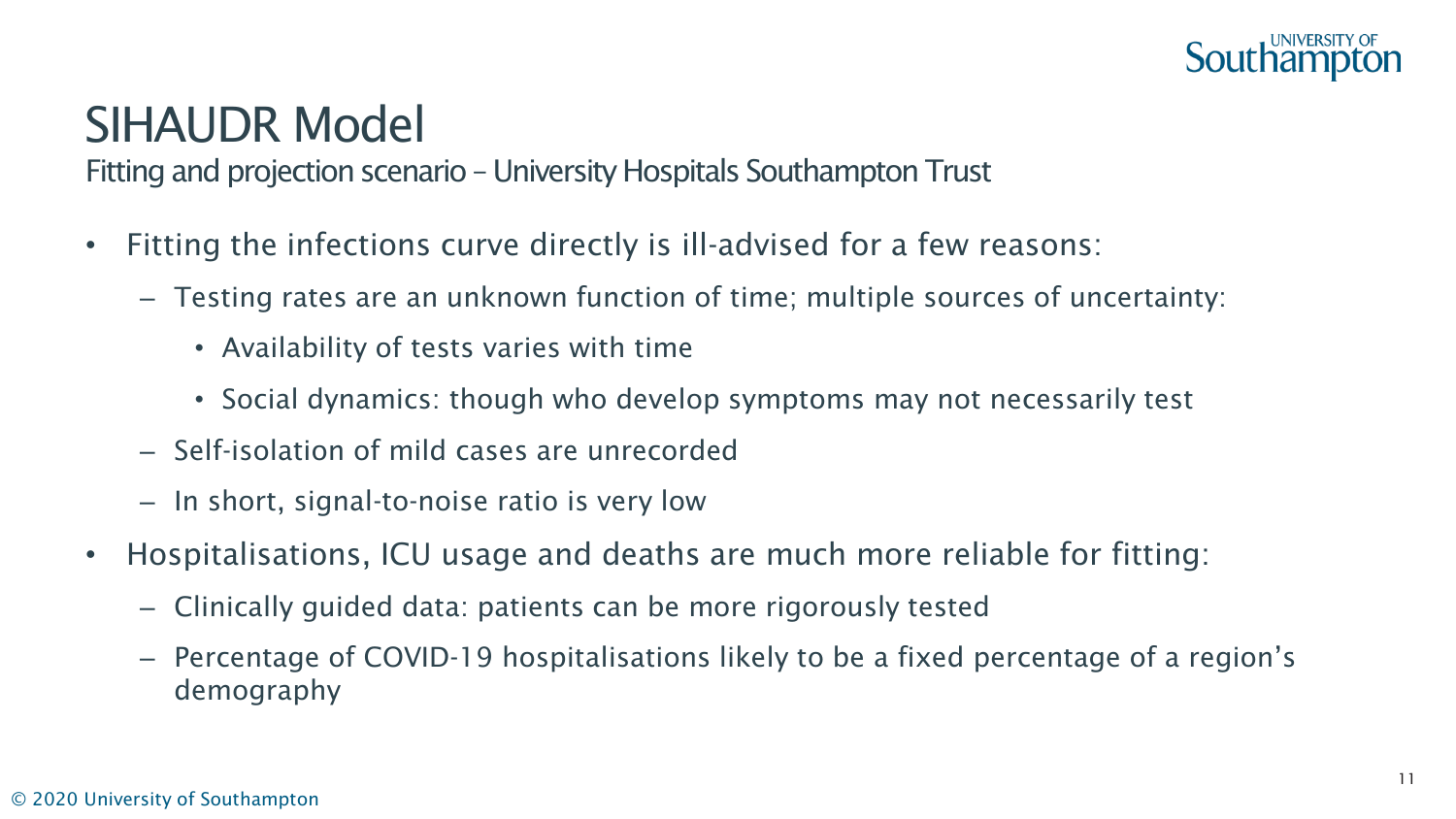

- We receive data from University Hospitals Southampton Trust giving us
	- COVID-19 hospitalisations each day: daily admissions, discharges, total in hospital
	- ICU beds used for COVID-19: daily admissions, discharges, total in hospital
- This can be used to fit the model via least-squares regression
- The gamma parameters for internal hospital states are fixed using publicly available data for length of stay of COVID-19 patients (e.g. ICNARC)
- Parameters governing the population: the number of people, hospital catchment determined by NHS Clinical Commissioning Groups
- We leave  $R_0$ ,  $\gamma_{IR}$ ,  $\gamma_{IH}$ , the date of first hospitalisation, and the last social distancing policy as free parameters to be determined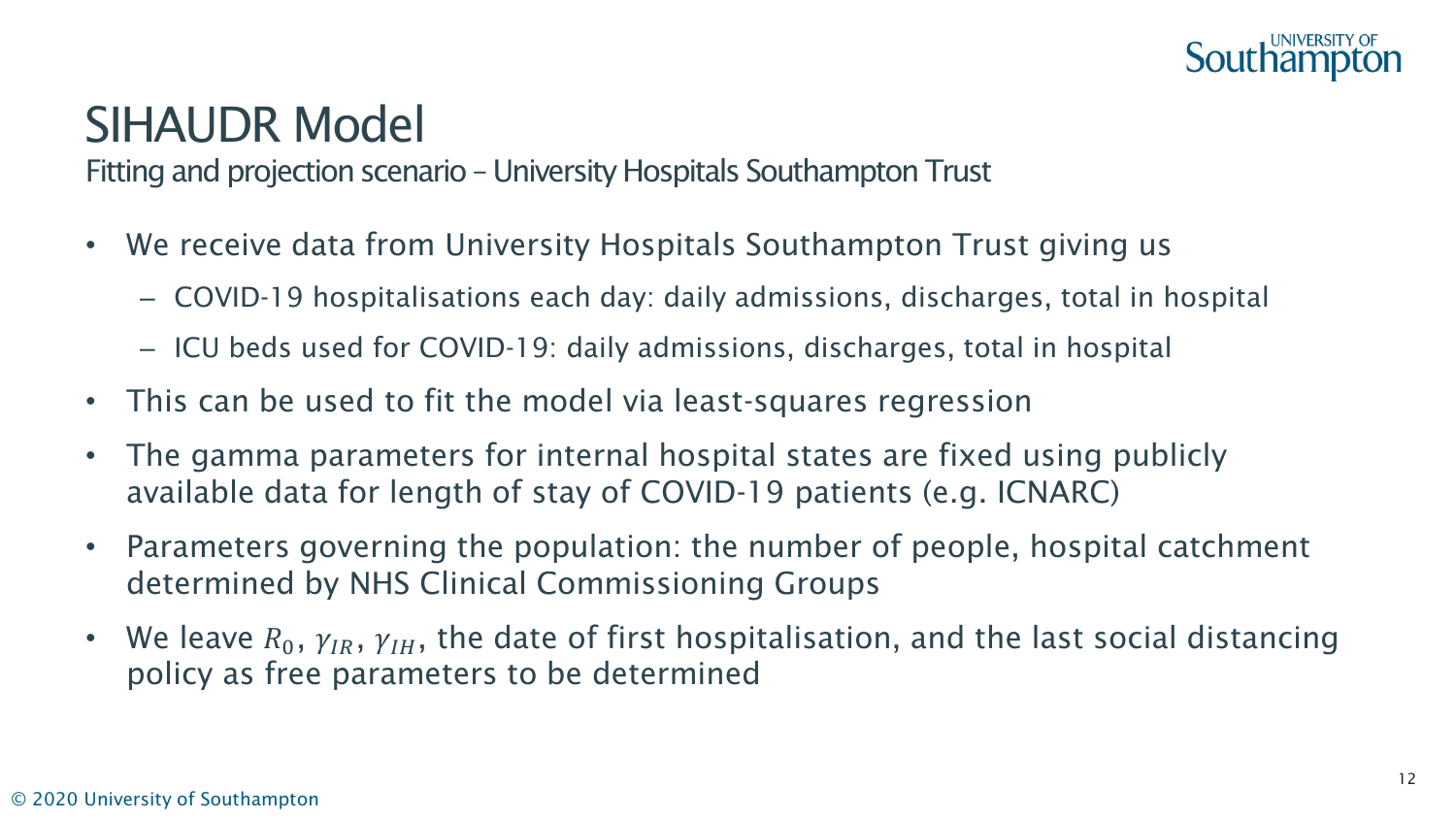

Fitting and projection scenario – University Hospitals Southampton Trust



#### Social Distancing

- 17/02/2020, 0% (R0 2.3) Date of first hospitalisation
- 16/03/2020, 3% (R0 2.25) Non-essential businesses close
- 22/03/2020, 15% (R0 1.97)– Schools close
- 23/03/2020, 26% (R0 1.72)– Poor SD compliance
- 30/03/2020, 65% (R0 0.81)– Good SD compliance

#### Social distancing sensitivity from 27/04/2020

- Cyan:  $+/- 15%$
- Blue:  $+/- 10%$
- Green:  $+/- 5%$

#### Note

• Last few data points have greater uncertainty, skewing the fitting slightly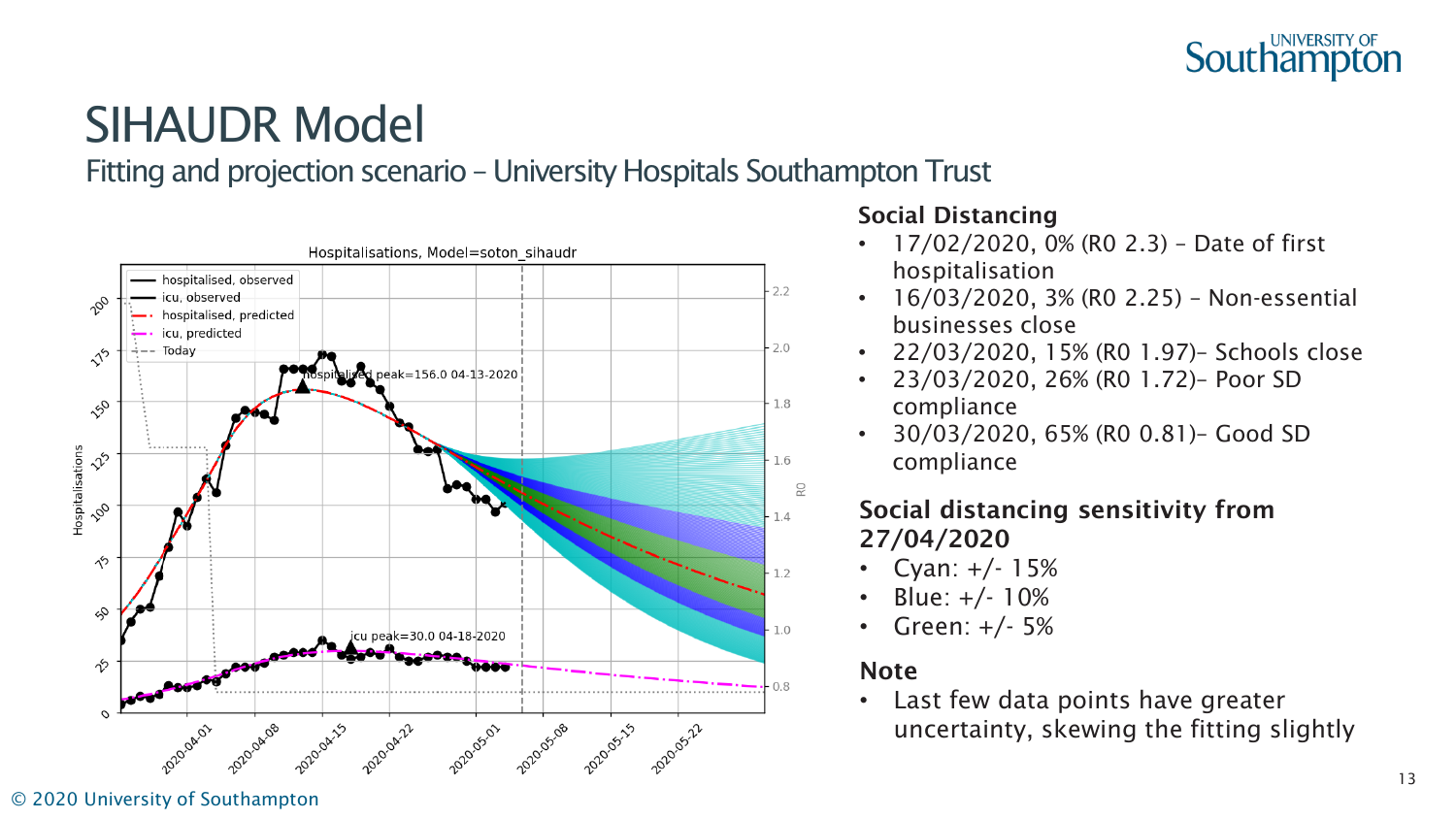

Fitting and projection scenario – University Hospitals Southampton Trust



Social Distancing

- 17/02/2020, 0% (R0 2.3) Date of first hospitalisation
- 16/03/2020, 3% (R0 2.25) Non-essential businesses close
- 22/03/2020, 15% (R0 1.97)– Schools close
- 23/03/2020, 26% (R0 1.72)– Poor SD compliance
- 30/03/2020, 65% (R0 0.81)– Good SD compliance

#### Social distancing sensitivity from 27/04/2020

- Cyan:  $+/- 15%$ 
	- Blue:  $+/- 10\%$
- Green:  $+/- 5%$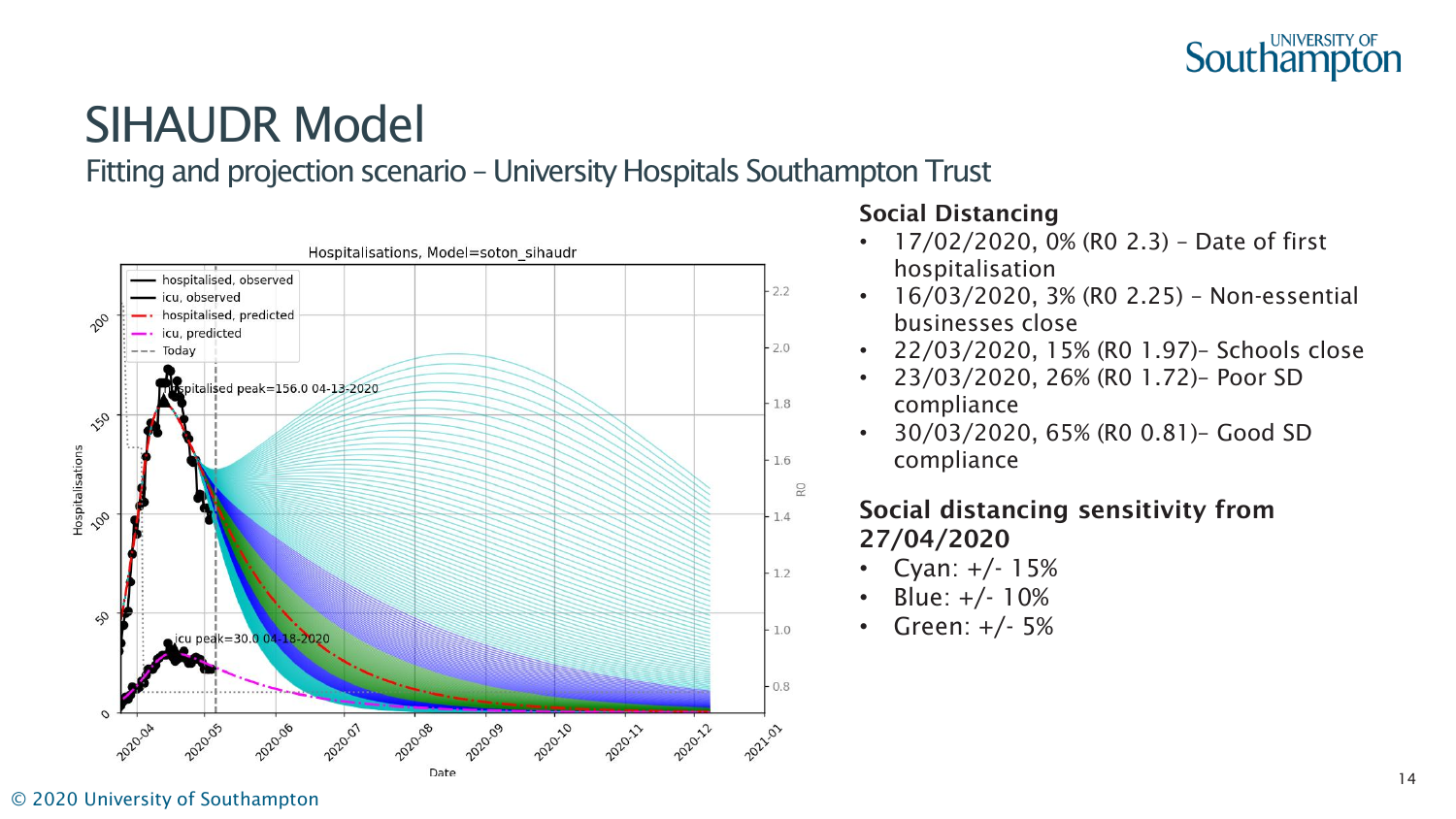

- There are multiple sources of uncertainty in the data:
	- Coding errors between "suspected" and "actual" COVID-19 patients (random errors)
	- Changes in the way COVID-19 hospitalisations are reported (systematic errors)
	- Delays in COVID-19 reporting of admissions and discharges (random errors)
- There are sources of uncertainty in the fitting:
	- For early times, difficult to identify COVID-19 patients
	- Fitting is a gradient descent algorithm, and therefore good initial guess is important
	- The type of regularisation to use for effective fitting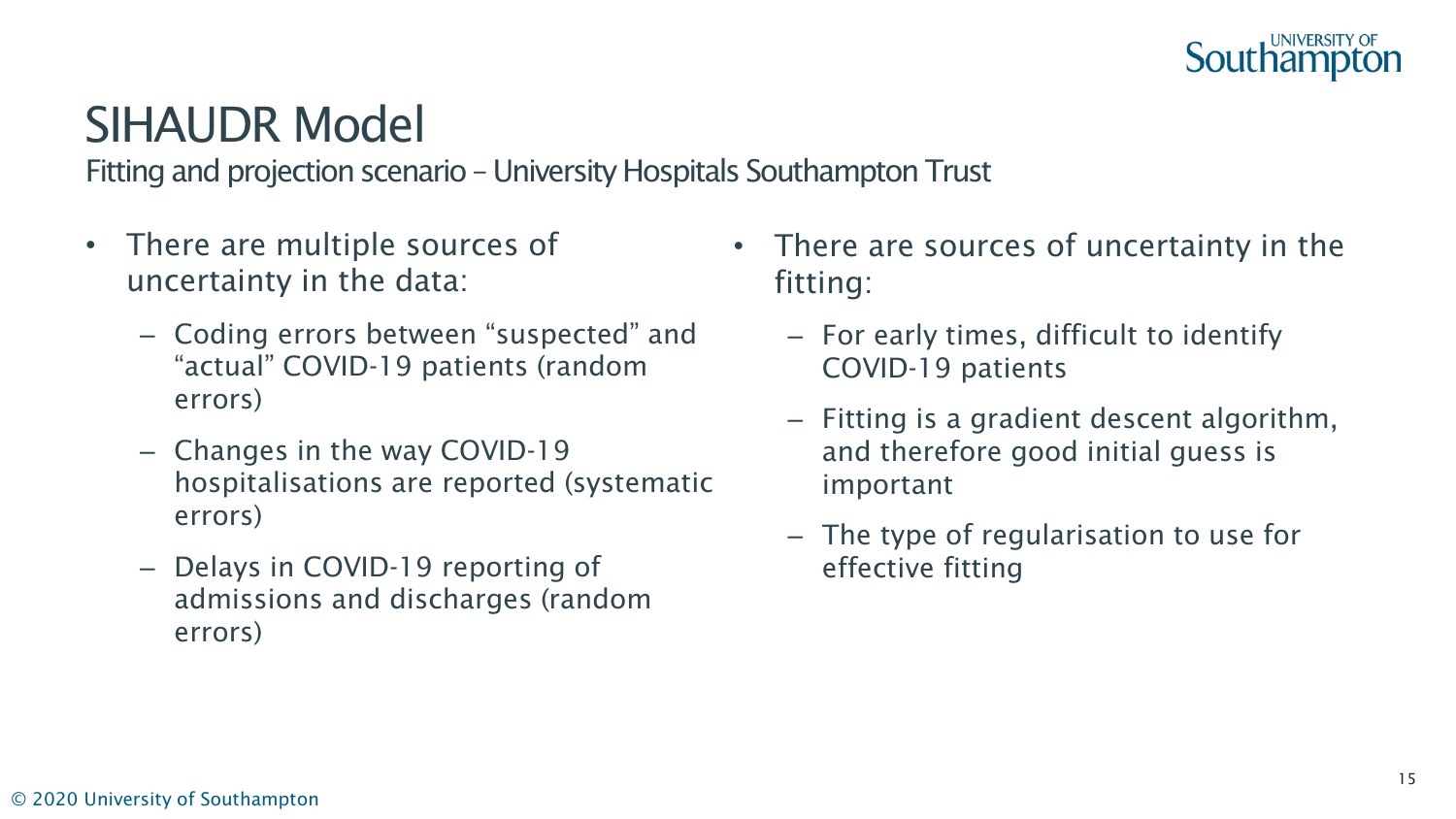

**Shortcomings** 

Shortcomings

- No social resolution: still assumes each individual across the region has equal probability of interaction
- Doesn't represent non-exponential distributions of length of stay
- Deterministic: no assessment of variance at each time point!

### **Solutions**

-> Use individual-based simulation: assign attributes to individuals based on demographics, networks

-> Individual timelines can be generated with non-exponential distributions

-> Make individual state transitions stochastic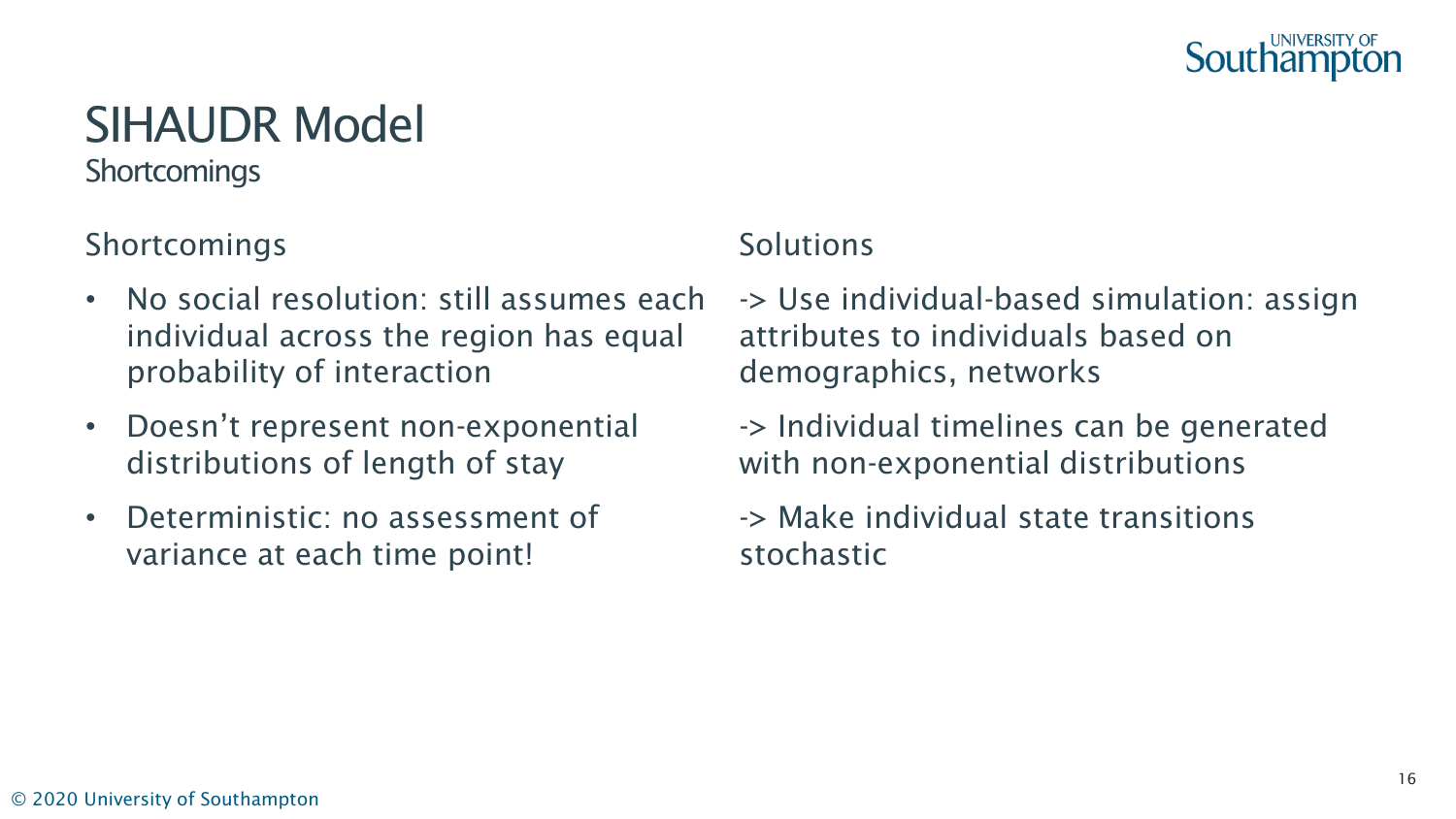

# Stochastic SIHAUDR Model with Sub-Networks

High-level description

- Monte-Carlo simulation of synthetic individuals interacting in sub-networks
- The model based on two parts:
	- Allocation model: how individuals are assigned to contact networks
		-

– Transmission model: how the disease is carried and transmitted by individuals



- Simulation can include
	- Individual probabilities for different disease-related outcomes, such as hospitalisation and death
	- Incorporate known distributions of incubation periods, and hospital length of stay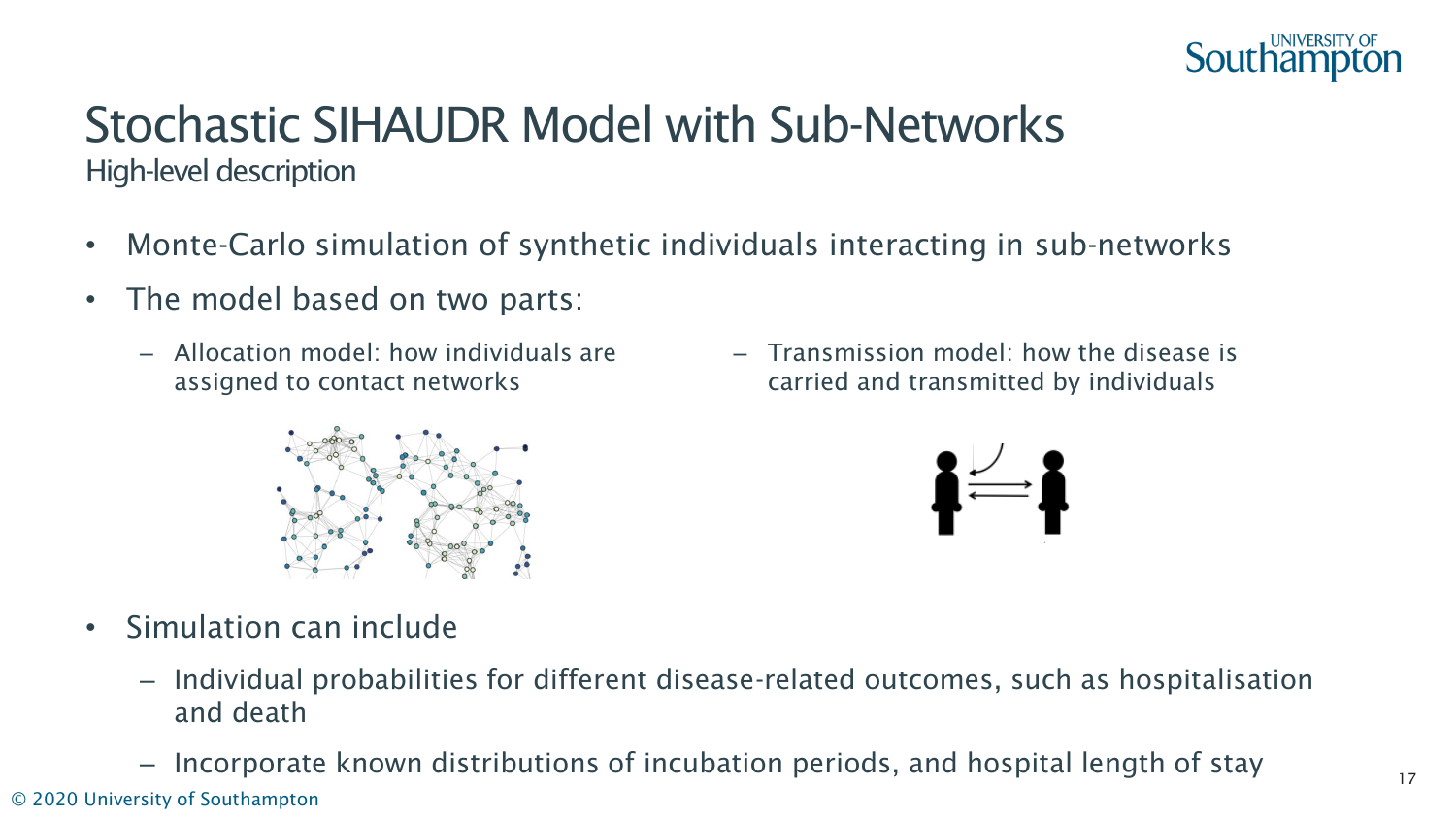

# Stochastic SIHAUDR Model with Sub-Networks

Why include networks?

- UK government interventions based on controlling out-of-household contact rates:
	- Closure of social spaces with known high contact rates: schools, workplaces, restaurants, pubs etc
	- Controlled entry and enforcement of social distancing in supermarkets
	- Only essential travel allowed: to shop for food or go to work if an essential worker
- Need to estimate the effect of "easing" various aspects of lockdown policy. Various scenarios:
	- Allowing non-essential travel => increase in contacts in wider community
	- Re-opening of schools shortly before summer => increase in contact among schoolchildren
	- Partial re-opening of non-essential workplaces => increase in contact among working adult population

#### © 2020 University of Southampton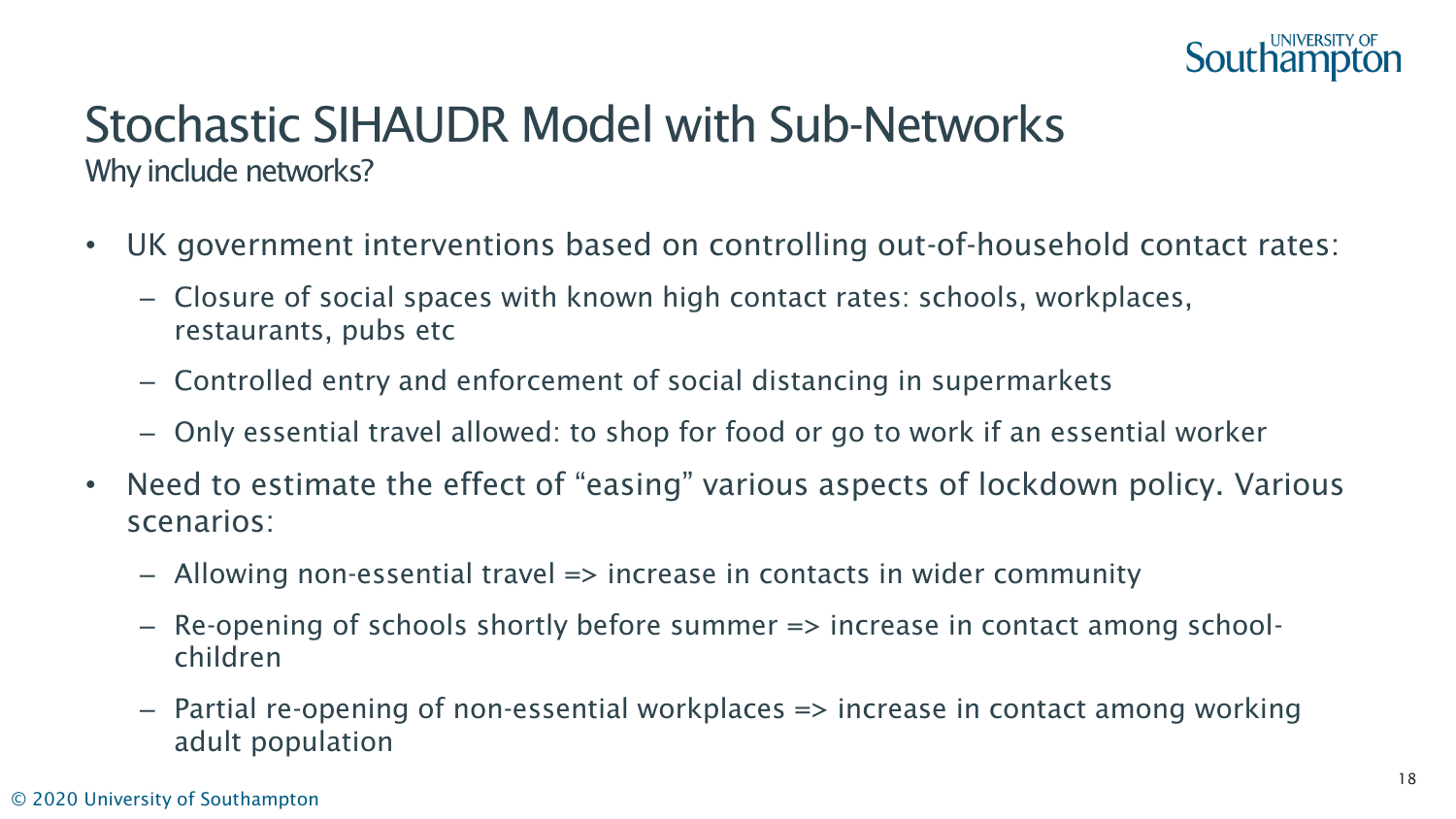

### Stochastic SIHAUDR Model with Sub-Networks

Overall model assumptions

- Each individual  $i$  has a set of networks,  $A_i$  which they interact in\*
- Each network has a corresponding type, governing the frequency of interaction between individuals
- Frequency of interaction changes in each network with time corresponding to social distancing policies
- Simulation time evolves in distinct time steps  $\Delta T = 1$  day, with simulation time
- Assumptions:
	- Individuals interact in *fixed* networks, i.e., the networks do not evolve in time
	- Each individual has an equal chance of interaction with other individuals in their respective networks
	- Individual disease progression unaffected by other individuals in networks
	- Assume hospitalised and ICU patients *do not interact with anyone while hospitalised*
	- Assume recovered and dead patients are immune
- Assume there is no transition between "hospitalised" and "dead" states \* Network generation is network-focused, not individual-focused: aim

to model average interactions in social spaces, not individual interactions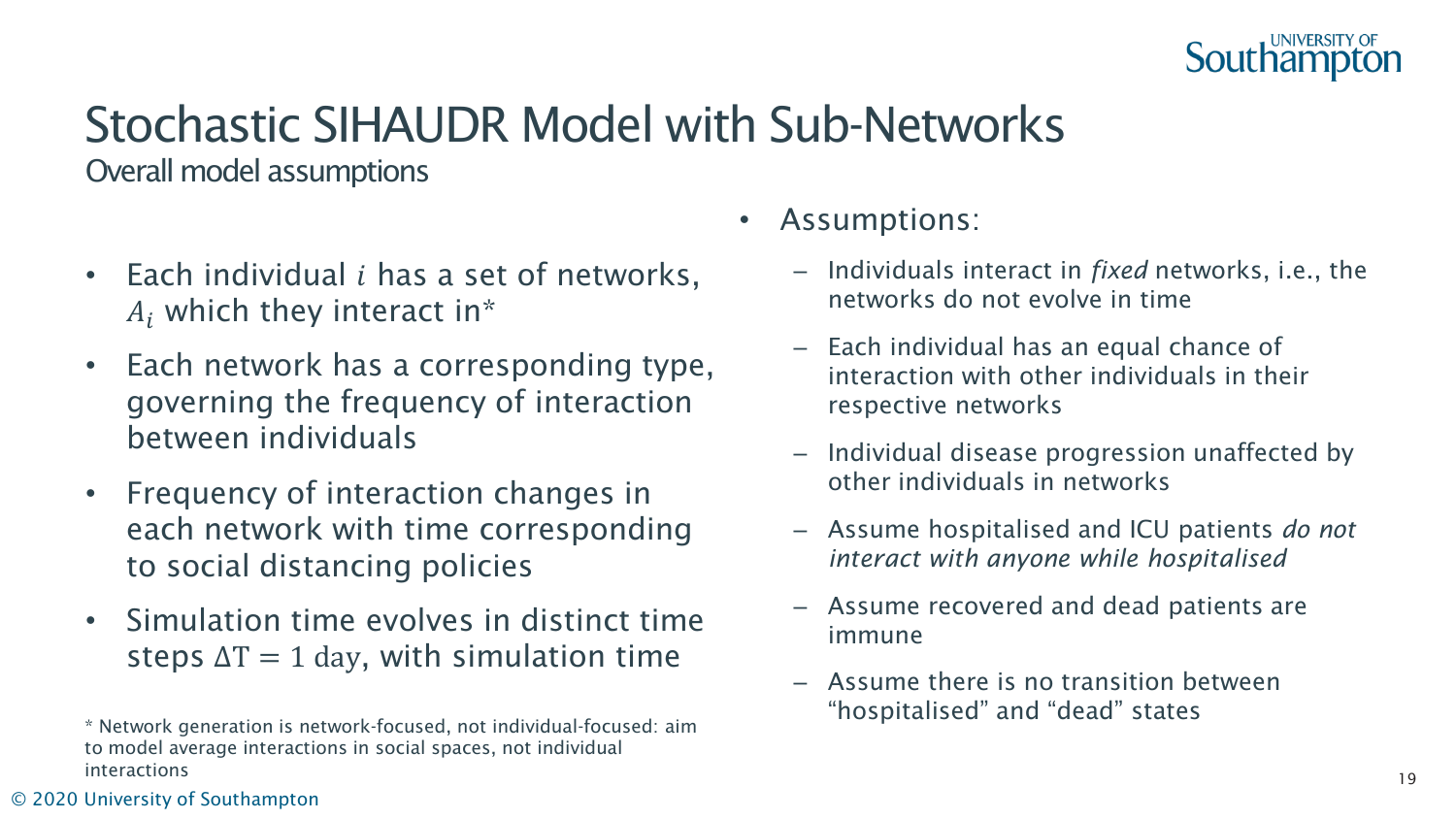

### Stochastic SIHAUDR Model with Sub-Networks Allocation Model

- Allocation of individuals to sub-networks is critical for implementing future social distancing policies: re-opening of schools and workplaces should be explicitly modelled
- Possibilities:
	- Explicit modelling of high person-density areas: schools, workplaces, households, shopping centres, hospitals
	- Location-based networks: interactions based on distance between cells
	- Demographic-based networks: social interaction types differ by age
- Development of this model in-progress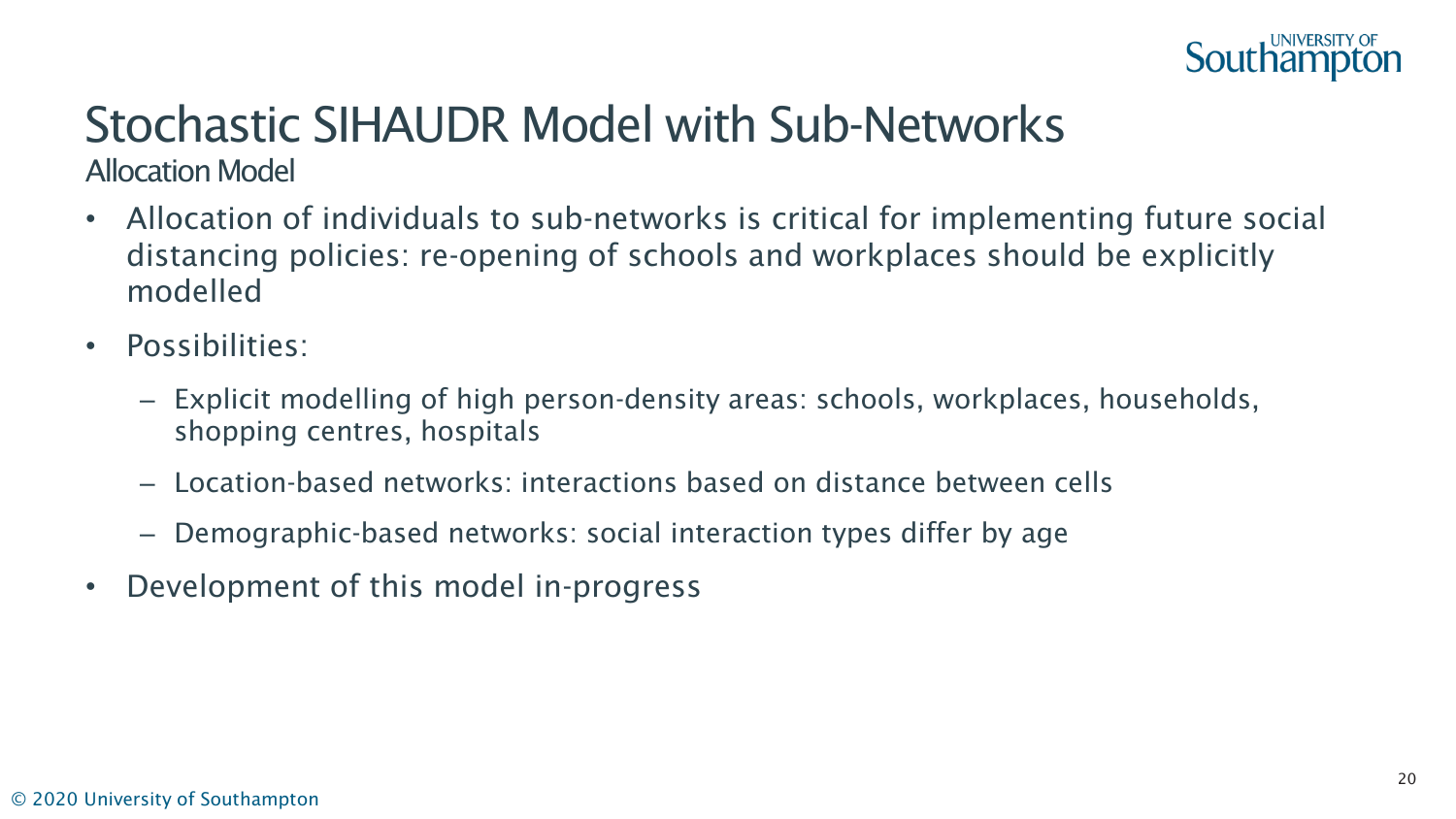

### Stochastic SIHAUDR Model with Sub-Networks Transmission Model

• Probability of infection for individual *i* in each time step  $\Delta T$  is\*:

$$
P(I_i^f = 1 | t) = 1 - \exp\left(-\Delta T \sum_{j \in A_i} \beta_{\tau(j)}(t) \frac{I_j(t)}{N_j}\right)
$$

- $I_i'$  $i$  is the indicator that individual i is infected
- $A_i$  is the set of networks allocated to individual
- $\tau(j)$  is the type of network j
- $\beta_{\tau(i)}(t)$  is the beta parameter for network *j* at time *t*, with units  $day^{-1}$
- $I_i(t)$  is the total number of infected in network  $j$  at the time  $t$
- $N_j$  is the total number of individuals in network j

\* Assume individual time to infection is exponentially distributed. For each time step, we assume an approximate constant survival rate for the duration of the time step. The probability is then derived from the CDF of the exponential distribution.

© 2020 University of Southampton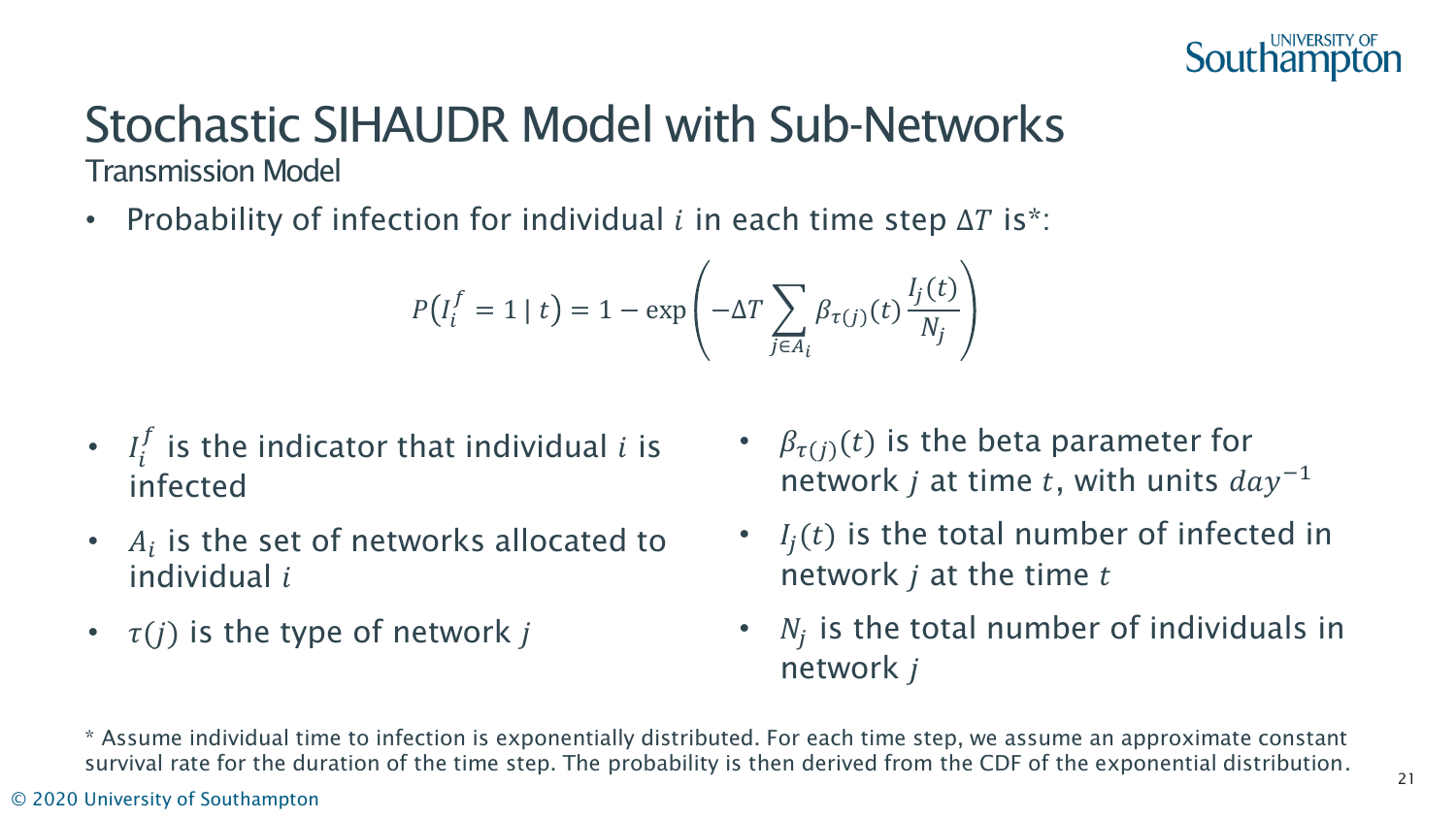

### Stochastic SIHAUDR Model with Sub-Networks Transmission Model

- After infection, individual timeline is unaffected by the presence of other individuals
- Each individual timeline is generated by sampling from distributions governing:
	- Probability of hospitalisation, ICU, and death
	- Infectious period
	- Length of stay in wards:
		- Non-ICU patients
		- ICU patients that recover
		- ICU patients that do not recover
		- Post-ICU patients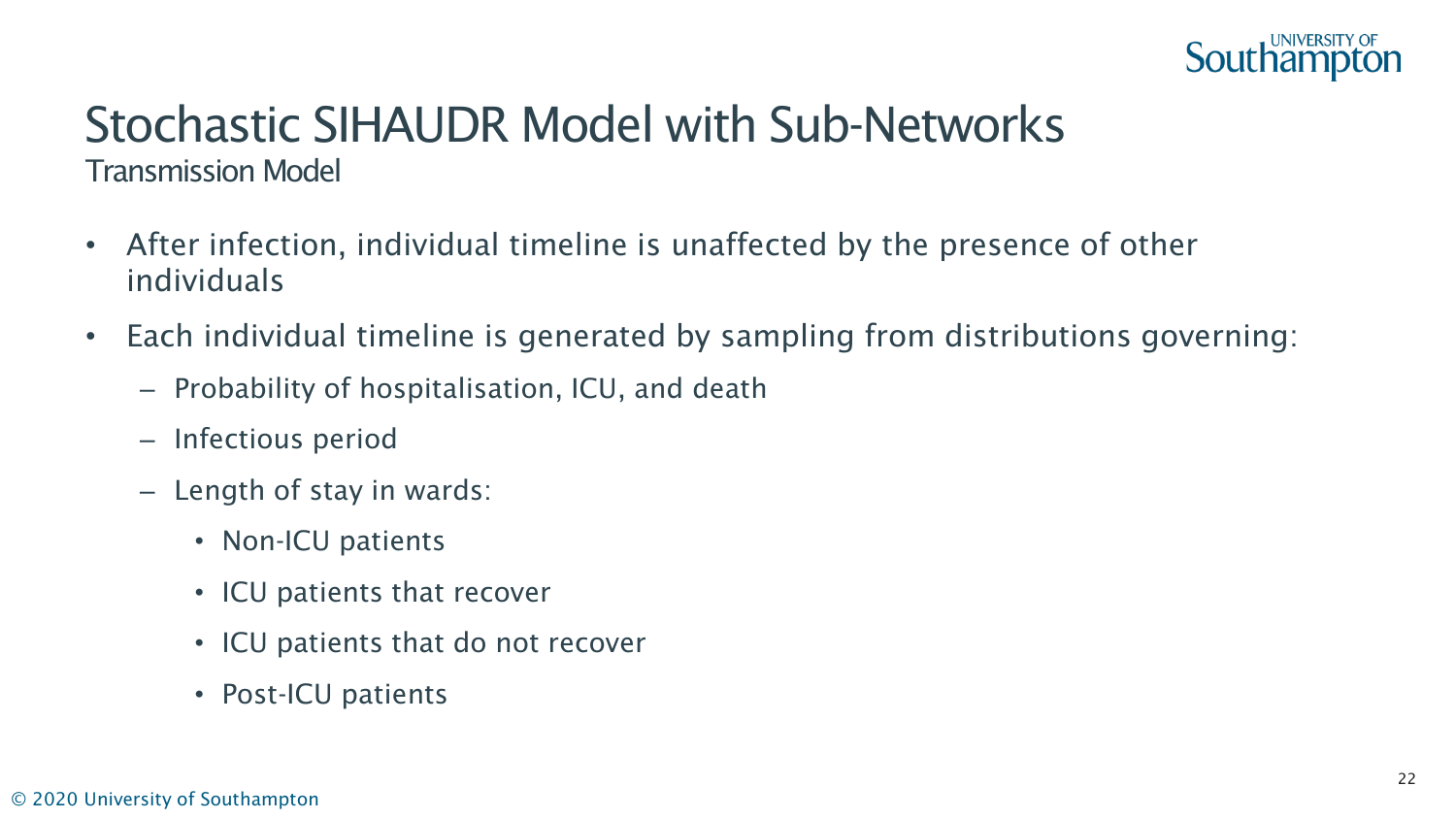

### Stochastic SIHAUDR Model with Sub-Networks Transmission Model

- Individual timelines are then aggregated to produce aggregated statistics for the expected value and variance of:
	- Hospitalisations
	- ICU beds
	- Post-ICU beds
	- Deaths
- Model can then be fit with a maximum-likelihood estimator, where PDF is estimated from MC simulations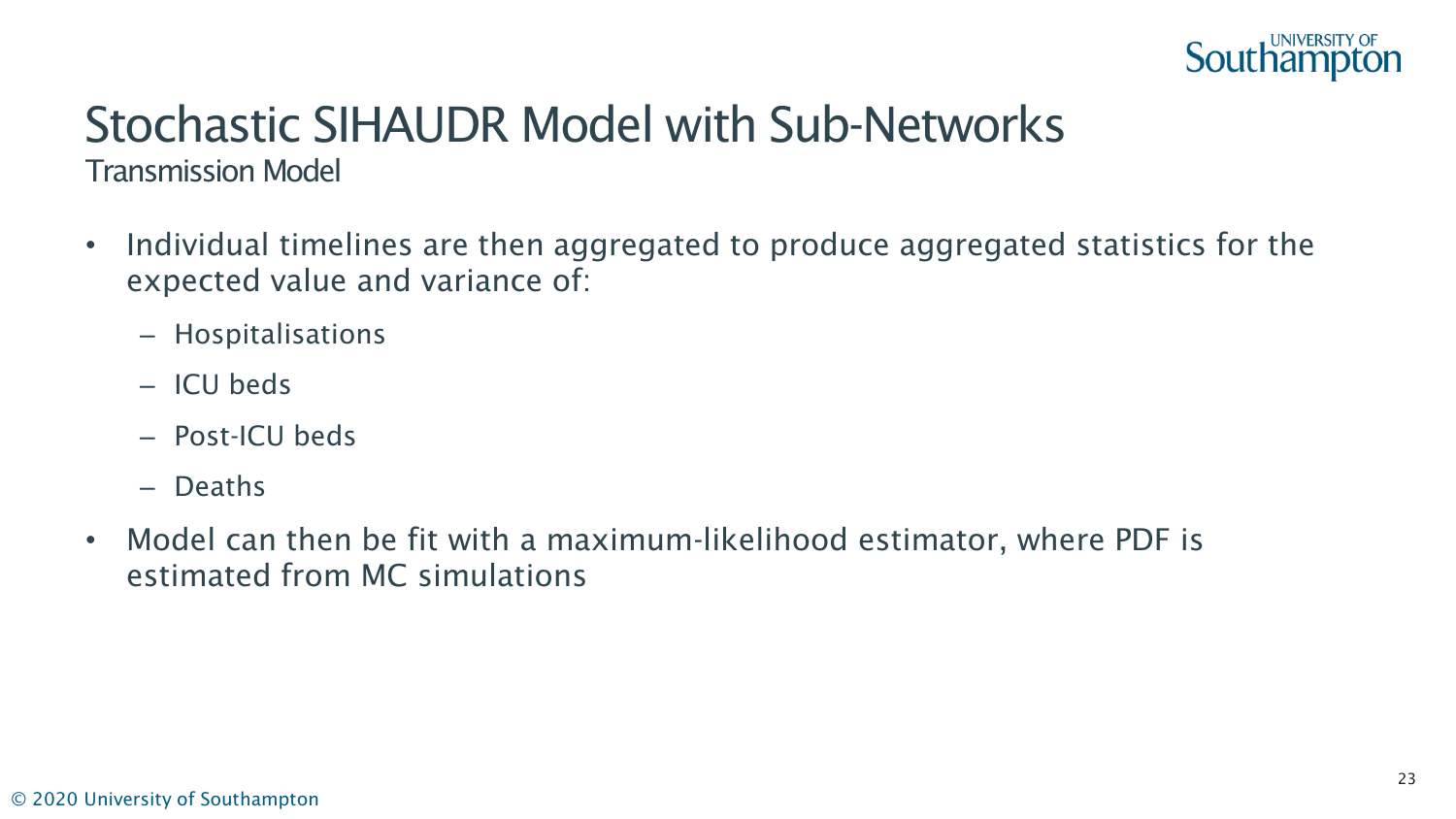

### Future Directions

- Build allocation model based on known distributions derived from sociological datasets: school sizes, age distributions, workplace sizes, household distributions
- Check influence of  $\Delta T$  on predictions: smaller  $\Delta T$  reflects Kolmogorov equations more accurately, but how much?

Network-based directions:

- Investigate effect of changing degree distribution within social space networks
- Is it possible to determine an approximation of the number of contacts per day per individual through micro simulations of social spaces?